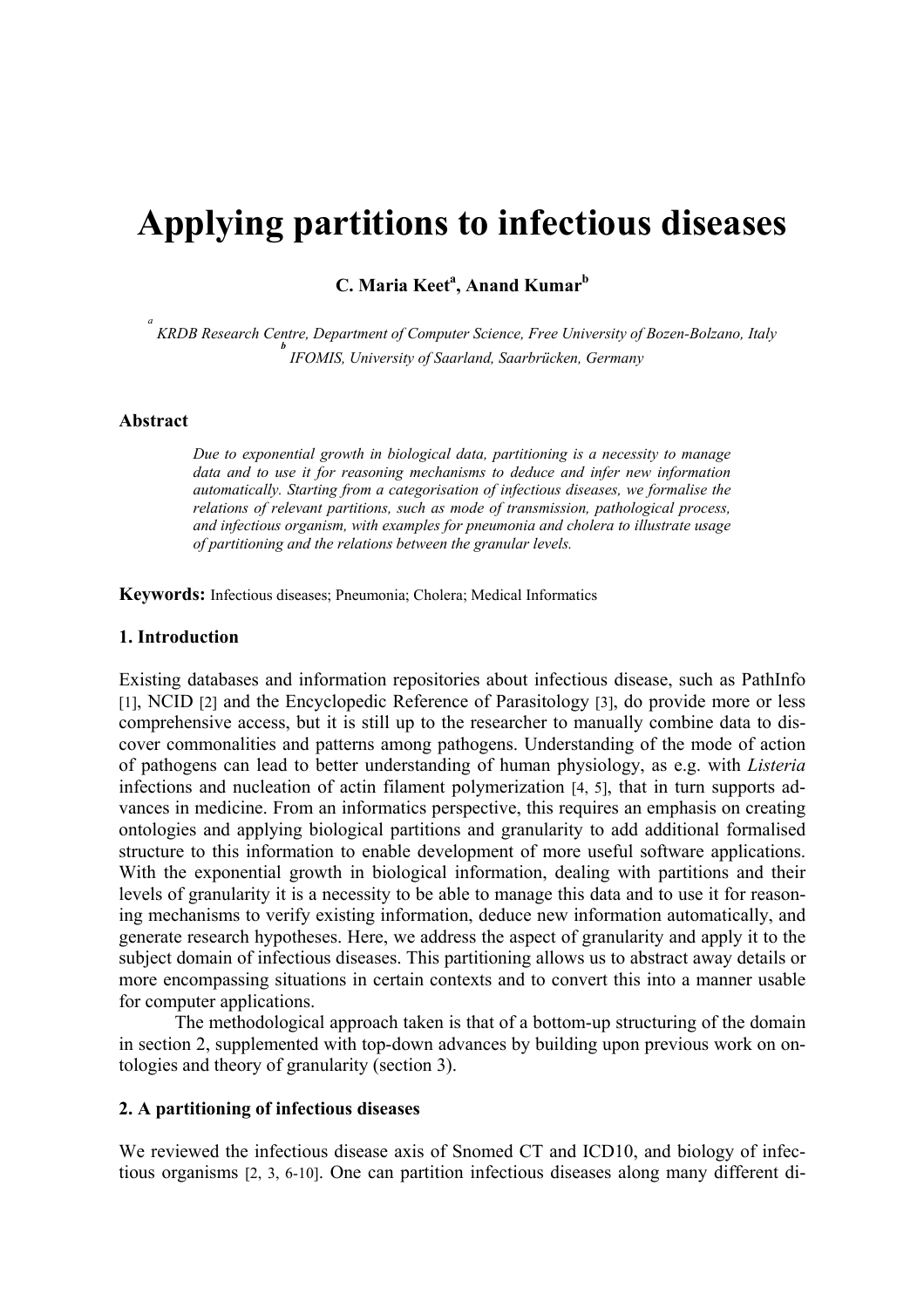mensions, or granular perspectives, of which some examples are included in *Table 1*. Here, we discuss informal decisions on partitioning before addressing the formalisations in §3.

| <b>Dimensions</b> |                | Level 1                                  | Level 2-3                                                                                |                                          |                                        |                                            |  |
|-------------------|----------------|------------------------------------------|------------------------------------------------------------------------------------------|------------------------------------------|----------------------------------------|--------------------------------------------|--|
| Source            | Mode of        | Air-borne, Food-borne,                   |                                                                                          | Direct Contact: Person-to-               |                                        | Person-to-person:                          |  |
|                   | Transmis-      | Water-borne, Direct                      |                                                                                          | person, Animal-to-person                 |                                        | Sexual intercourse,                        |  |
|                   | sion           | contact                                  | (zoonoses)                                                                               |                                          | Skin, Blood                            |                                            |  |
|                   |                |                                          | Food-borne: Production, Preservation, Preparation                                        |                                          |                                        |                                            |  |
| Site              | Site of entry  | Respiratory system,<br>Digestive system  | Digestive system: Stomach, Duodenum, Colon<br>Digestive system: Stomach, Duodenum, Colon |                                          |                                        |                                            |  |
|                   | Site of effect | Respiratory system,<br>Digestive system  |                                                                                          |                                          |                                        |                                            |  |
| Infectious        | Common         | Multi-cellular animal                    | Worms and flukes: Roundworms, Hookworms,                                                 |                                          |                                        |                                            |  |
| organism          | name           | Worms and flukes                         | Tapeworms, Threadworms                                                                   |                                          |                                        |                                            |  |
|                   |                | Arthropods<br>Micro-organism<br>Protozoa | Fungi and moulds: Amoebae, Fungi                                                         |                                          |                                        |                                            |  |
|                   |                |                                          | Cocci: Mono, Di,<br>Bacteria: Gram-negative,                                             |                                          |                                        |                                            |  |
|                   |                |                                          | Gram-positive, Cocci, Rod,<br>Strepto, Staphylo<br>Flagellate                            |                                          |                                        |                                            |  |
|                   |                | Fungi and moulds                         |                                                                                          |                                          |                                        |                                            |  |
|                   |                | Bacteria                                 |                                                                                          | Eubacteria: Salmonella                   |                                        |                                            |  |
|                   | Phylogeny      | Prokaryote<br>Eubacteria                 | spp., Aeromonas spp.                                                                     |                                          |                                        | Salmonella spp.: S. ente-                  |  |
|                   |                | Eukaryote                                |                                                                                          |                                          | ritidis, S. typhi                      |                                            |  |
|                   |                | Mycota                                   | Mycota: Myxomycetes, Phycomycetes, Eumycetes<br>Trypanosomatidae:                        |                                          |                                        |                                            |  |
|                   |                | Protozoa                                 |                                                                                          |                                          |                                        | Leishmania spp.: L. brazi-                 |  |
|                   |                | Metazoa                                  | Leishmania spp., Tri-<br>panosoma spp.                                                   |                                          |                                        | liensis, L. donovani, L.                   |  |
|                   |                | Trypanosomatidae                         |                                                                                          |                                          | tropica                                |                                            |  |
|                   |                | Ancylostomatidae                         | Ancylostomatidae: Ancylostoma duodenale, Neca-<br>tor americanus                         |                                          |                                        |                                            |  |
| Disease           | Infectious     | Infectious disease:                      | Pneumonia: Lobar pneumonia, Segmental or lobu-                                           |                                          |                                        |                                            |  |
| classifica-       | disease        | Dysentery, Pneumonia,                    | lar pneumonia, Bronchopneumonia, Interstitial                                            |                                          |                                        |                                            |  |
| tion              |                | Meningitis                               | pneumonia                                                                                |                                          |                                        |                                            |  |
| Pathology         | Mode of        | Toxin-producer, Ge-                      | Toxin-                                                                                   | Inhibitor: Covalent binding of the small |                                        |                                            |  |
|                   | action         | netic interference                       | producer:                                                                                |                                          | subunit of the cholera toxin to the G- |                                            |  |
|                   |                |                                          | Stimula-                                                                                 |                                          |                                        | protein of the Second Messenger Sys-       |  |
|                   |                |                                          | tor, In-                                                                                 |                                          |                                        | tem, Covalent modification by pertus-      |  |
|                   |                |                                          | hibitor                                                                                  |                                          |                                        | sis toxin of inhibitory $G_i$ protein that |  |
|                   |                |                                          |                                                                                          |                                          |                                        | blocks inhibition of adenylate cyclase     |  |
|                   | Path. struc-   | Marbled parenchyma,                      | of the Second Messenger System<br>White cicatricial tissue: Dense collagen connective    |                                          |                                        |                                            |  |
|                   | ture           | White cicatricial tissue                 | tissue with reduced cell density                                                         |                                          |                                        |                                            |  |
|                   | Path. process  | Inflammatory process,                    |                                                                                          | Inflammatory process:                    |                                        | Congestion: Serous                         |  |
|                   |                | Proliferative process                    |                                                                                          | Congestion, Red hepati-                  |                                        | exudation, Vascular                        |  |
|                   |                |                                          | sation, Grey hepatisation,<br>Resolution                                                 |                                          | engorgement, Rapid                     |                                            |  |
|                   |                |                                          |                                                                                          |                                          |                                        | bacterial proliferation                    |  |
| Predispos-        |                | Living habits, Heredi-                   | Living habits: Diet, Smoking, Stress, Personal hy-                                       |                                          |                                        |                                            |  |
| ing factors       |                | tary, Environment, Age                   | giene                                                                                    |                                          |                                        |                                            |  |

*Table 1. Partitions with some examples for each level.* 

Note: the *Congestion* example for the *Inflammatory process* in *Pathological process* applies to lobar pneumococcal pneumonia [24].

Analysing the site of entry and effect of an infectious agent requires deploying a combination of human anatomy with levels of granularity dividing the human organism, thereby allowing distinguishing between e.g. the respiratory system and alveoli. For infectious diseases it is important to represent the kind of infectious agent, e.g. to avoid incorrectly administering an antibiotic treatment for a viral infection. Taking a speciesist approach, a complete or condensed version of the phylogenetic tree is preferable, although in a medical setting it may be less relevant where more intuitive 'common names' suffice. Informing a patient s/he is infected with a hookworm results in more effective communication than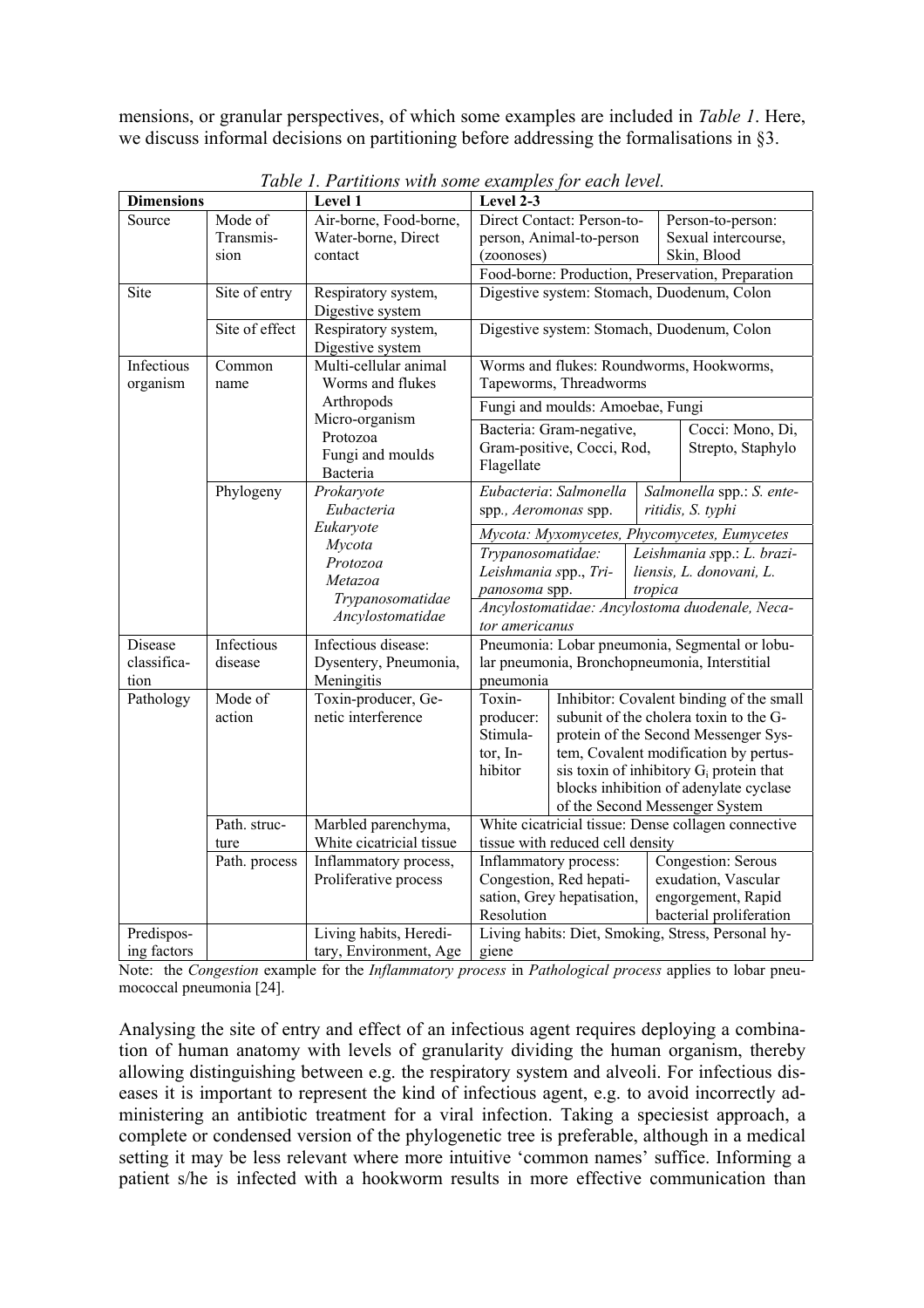"you are hosting some *Ancylostomatidae*", while for treatment purposes it is relevant to know if the hookworm is of the kind *Ancylostoma duodenale* or *Necator americanus*. A disadvantage of using common distinctions is that for example protozoa belong to both the group of micro-organisms and animals. A drawback of using the phylogenetic tree is that viruses are not organisms; hence do not occur in the tree (see e.g. [11]). Partitioning the mode of action faces the problem of lack of ample scientific knowledge for many infections to model general principles. However, this is also an interesting challenge, where ontology and biomedicine can work together to take advantage of the power of reasoning using formal ontology and a theory of granularity to make inferences and generate new research hypotheses. At its finer-grained levels, one can reuse existing biochemical, metabolome and other cell-level facets categorised in for example the Gene Ontology [12]. [13] Describes informal levels of granularity of treatments and [14] levels of canonicity, which are not addressed further in the remainder of this article. Causality is subject to much philosophical debate, both from an ontological as from a biological perspective (e.g. [15]) and therefore not further discussed here.

# **3. Formalising partitions**

## **3.1 Granularity**

Granularity deals with dividing something (that may comprise multiple entities) hierarchically according to certain criteria, called the *granular perspective* or *dimension*, where a lower level contains entities or knowledge that is more detailed than the adjacent higherlevel grain. A *granular level*, also referred to as *granular partition*, contains one or more entities, which are indistinguishable [16, 17] at a higher, more coarse-grained, level. Each level is partitioned alike a grid with cells or list of items, which may, or may not, be exhaustive for the kinds of stuff found at that level. To be able to specify completely all levels and, more importantly, the entities at a given level, i.e. fullness and cumulativeness [18], is realistically not feasible in the biological sciences. Although using partitioning increases complexity initially, requires training of staff collaborating in creating such partitions and the current state of available software to create such partitions and levels of granularity is limited. Nevertheless, the benefits eventually will outweigh the initial efforts. Advantages of partitioning include primarily tighter data integration in life-sciences, both within the biological aspects of infectious disease and between biology and medicine, and improved inferencing because of its formal foundations that can highlight lacunas and inconsistencies in biological and biomedical knowledge, which in turn can aid in hypotheses formulation. From the perspective of ontology research, it will be easier to maintain ontologies and find inconsistencies because of the addition layer of knowledge about the subject domain that is not captured in e.g. structured controlled vocabularies.

When partitioning a granular level, it may consist only of a list of entities where each level is either fully divided (disjoint exhaustive) or with an (ontologically incorrect) entity *Everything else*. Thus, there is a hierarchical partitioning resulting in levels of granularity, and per level of granularity, there is 'horizontal' partitioning resulting in a grid or list; this is visualised in *Figure 1*. It is beyond the scope of the article to provide a full discussion on formal representations of granularity. We will limit ourselves to the definitions as provided by Kumar *et al*. [19, 20], where the annotation is summarised here. Let **GR** be the ordered set of levels of granularity applicable to a domain and dimension and **U** denotes the set of biological universals, then **gran** is the function of **U** onto **GR** (1). Taking anatomical entities as example, an instance *x* (and by implication its class that is in U) belongs to a level of granularity (2), illustrated for neurons (3) at the cell-level of granularity (4).

**gran**: $u \rightarrow \text{gran}(u)$ , for  $u \in U$  and  $\text{gran}(u) \in \text{GR}(1)$  $x \rightarrow \text{gran}(x)$  (2)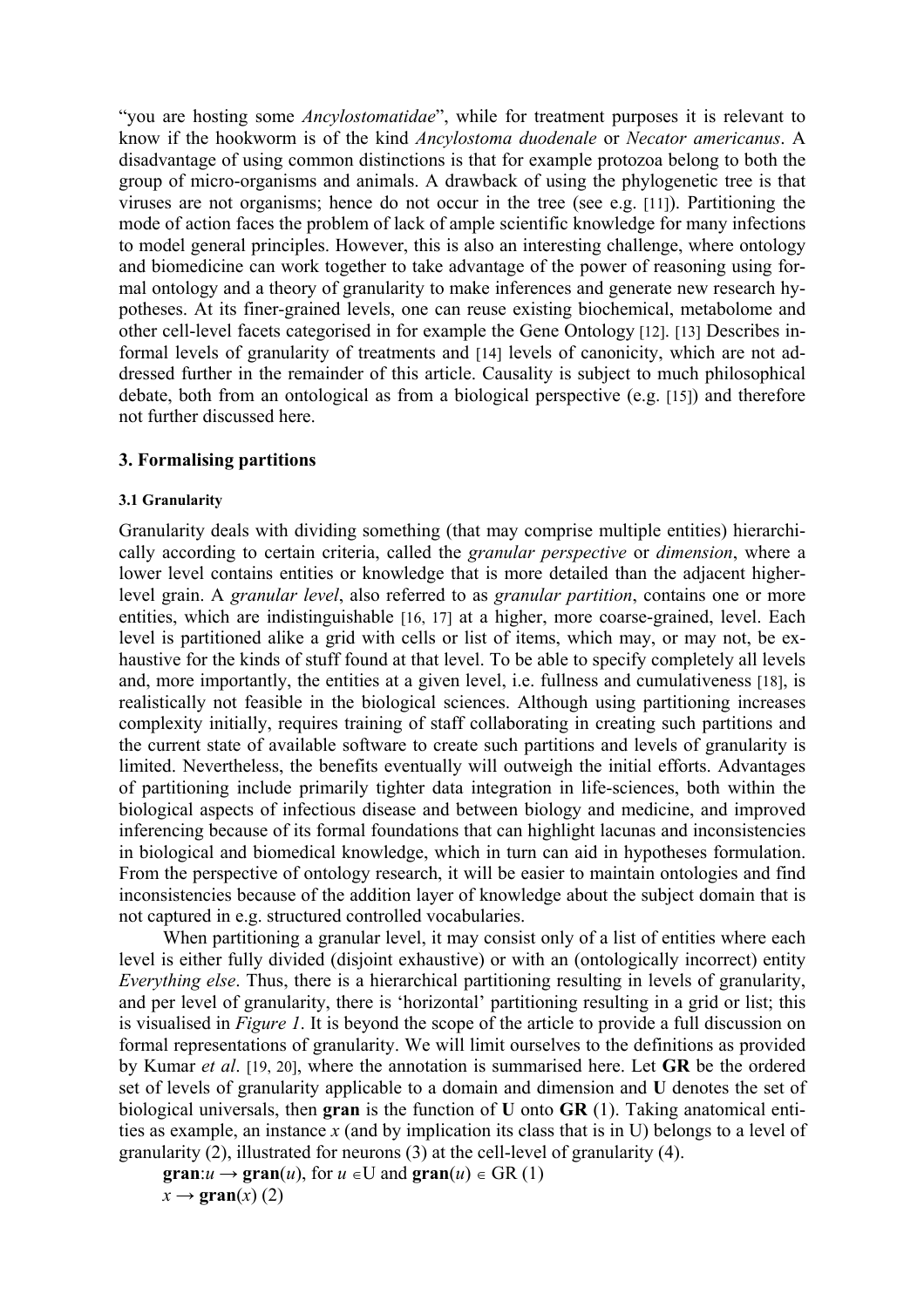$neuron \rightarrow \textbf{gran}(neuron)$  (3)  $\mathbf{gran}(neuron) = cell(4)$ 



*Figure 1. Granularity: top ellipse (i) is a coarse-grained granular level that is partitioned (ii) with less detail in larger cells (iii) than at the finer-grained level (iv).*

#### **3.2 Relations**

Revisiting *Table 1*, there are two basic relations: *partOf* and *isA*, where the former, when used for substances, implies relations such as *locatedIn* or *contains*. Obviously, the phylogenetic tree is characterised by having the *isA* relation throughout the taxonomic tree, e.g. (5). However, structuring infectious agents according to their common names brings afore its inconsistencies. Hookworms are actually a subtype of roundworms – they are of the family *Ancylostomatidae*, which are of class *Secernentea* of phylum *Nematoda* (6a) – and threadworm and roundworm are synonyms for nematode (6b).

*Metazoa* **isA** *Eukaryote* (5)

*Ancylostomatidae* **isA** … **isA** *Secernentea* **isA** *Nematoda* (6a)

*Hookworm* **isA** (*Nematode* = *Roundworm = Threadworm*) (6b)

More serious is the inconsistency of listing Gram-negative and Gram-positive bacteria: although it is a widely-used subdivision, it is based on the difference in murein content of the cell wall of bacteria and many more kinds of groups of bacteria exist, which are categorised by varying criteria [21] that are inconsistent ontologically. Therefore, we opt for the phylogenetic tree and a separate taxonomic (*isA* relation) categorisation for viruses. The nature of the *partOf* and its implied location relation concerning human anatomy, of relevance for formalising the site of entrance and effect of the infectious agent, has been discussed elsewhere [20, 22, 23]. Concerning formalising anatomical aspects of infectious diseases, we adhere to the nomenclature of the Foundational Model of Anatomy [22] throughout. From the relation concerning body parts (7-8), we can derive parthood relations for diseases, with corresponding taxonomic classification (9-10):

*Upper lobe of right lung* **partOf** *Whole right lung* (7) *Right upper lobe pneumonia* **partOf** *Whole right lung pneumonia* (8) *Right upper lobe pneumonia* **isA** *Pneumonia* (9) *Right lung pneumonia* **isA** *Pneumonia* (10)

The pathological process and mode of action are closely related, but the former contains partitions of processes and sub-processes that occur in the human body, whereas the latter uses a functional categorisation from the perspective of the infective agent. Thus, the mode of action of *Vibrio cholerae* is of the level *ToxinProducer* (11-13) with one level of granularity lower the *CholeraToxin* with the function of inhibitor (14-15) and so forth (16-17). Note that *ToxinProducer* does not have always as part *Inhibitor*. In addition, (1-2) provides a generic mechanism for levels in granularity, but without further specification of the **gran** function, at the implementation level one has to distinguish between different granular perspectives to prevent incorrectly mixing different hierarchies. Thus, while e.g. **gran**(*CholeraToxin*) is logically correct, the computational implementation will refer to this as **gran-moa**(*CholeraToxin*) to distinguish it from **gran-anat**(*CholeraToxin*) for anatomi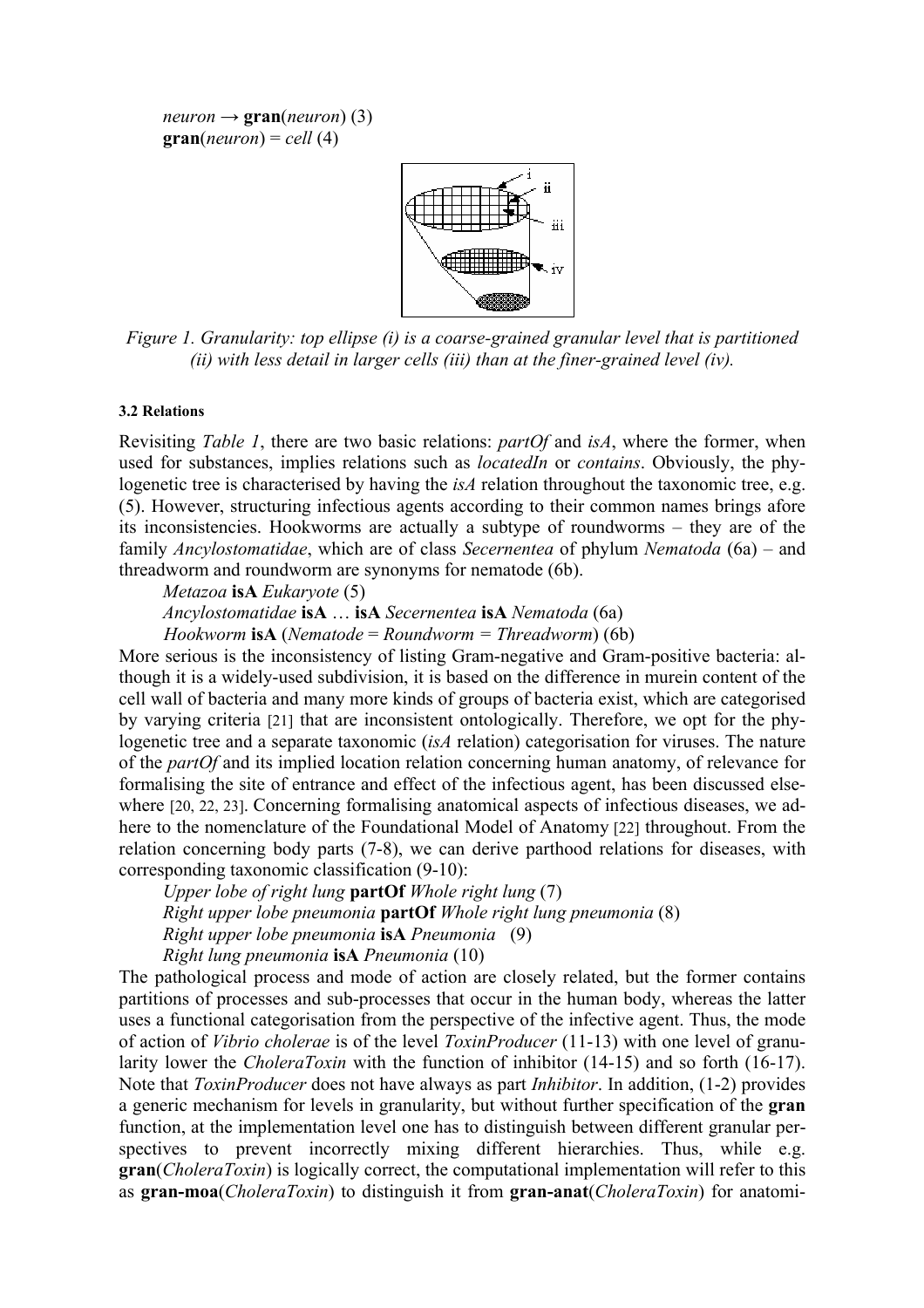cal granularity, where the toxin is at the level of *Molecule*.

*Vibrio cholerae*  $\rightarrow$  **gran**(*Vibrio cholerae*) (11) **gran-moa**(*Vibrio cholerae*) = *ToxinProducer* (12) *Inhibitor* **partOf** *ToxinProducer* (13a) *Stimulator* **partOf** *ToxinProducer* (13b) *CholeraToxin* → **gran-moa**(*CholeraToxin)* (14) **gran-moa**(*CholeraToxin*) = *Inhibitor* (15) *Covalent binding of the small subunit of the cholera toxin to the G-protein of the Second Messenger System* **partOf** *Blocking G-protein to return to its inactive state* (16) *Blocking G-protein to return to its inactive state* **partOf** *Inhibitor* (17)

The *partOf* relation relates the pathological processes with their sub-processes. For example, in case of lobar pneumococcal pneumonia, one can think of (18). However, a medical condition involving *Congestive process* does not imply it is part of an inflammatory process, but it is the first stage of inflammation for pneumococcal pneumonia that does involve (a subtype of) congestion [24], therefore (19) represents (18) biologically more accurately (refer to [19] for details on the **involvedIn** relation).

*Congestive process* **partOf** *Inflammatory process* (18)

*Congestive process during pneumonia* **involvedIn** *Inflammatory process* (19)

Regarding the mode of transmission as process, the levels are more loosely related than *partOf*, therefore we can use *involvedIn* to relate processes with their sub-processes within the perspective of transmission (20a) or remodel it using *isA* in case of *Direct contact*related levels (20b). It follows that if a human has pneumococcal pneumonia spread to the blood (bacteraemia), the patient can transmit the infection through blood to another person. While this is unlikely, it is theoretically not impossible, and common for several other infectious diseases. Because *Blood* is also defined in anatomy (part of the *Hemolymphoid system*) and at the finer-grained level involved in transmission of infectious agents through *Direct contact*, *Blood* is positioned on the intersection of these two distinct axes of granular perspectives, therefore one may derive (22) by traversing each axis upwards. In contrast, traversing "down" from *Hemolymphoid system* through another path in the partonomy (23), one cannot conclude that *Skin-associated lymphoid tissue* is related to *Direct contact* transmission, but does pose hypotheses on some connection with infections. Actually, *Skinassociated lymphoid tissue* (SALT)'s primary function is to *prevent* infectious agents to enter the vascular system, thereby preventing infectious agents to enter the blood.

*Blood* **involvedIn** *Person-to-person* **involvedIn** *Direct contact* (20a)

*Transmission via Blood* **isA** *Person-to-person transmission* **isA** *Transmission with direct contact* (20b)

*Blood* **partOf** *Hematopoietic system* **partOf** *Hemolymphoid system* (21) *Hemolymphoid system* **involvedIn** *Direct contact* (22)

*Hemolymphoid system* **hasPart** … **hasPart** *Skin-associated lymphoid tissue* (23)

The predisposing factors are formalised analogous to mode of transmission, where e.g. the higher-level partition *Living habit* of *Smoking* impairs the *Respiratory system*, which increases the likelihood of contracting pneumonia. Disease classification follows the standard taxonomic classification. Partitioning pathological structures are a topic of further investigation because the common categorisations are either canonical [14, 22] or based on an intuitive mixture of taxonomy and partonomy, hence requires considerable further ontological analysis before it will be included in the implementation.

# **4. Conclusions**

Starting from an informal categorisation of infectious diseases, we identified and formalised the relations of its main partitions, illustrated with several prevalent infectious dis